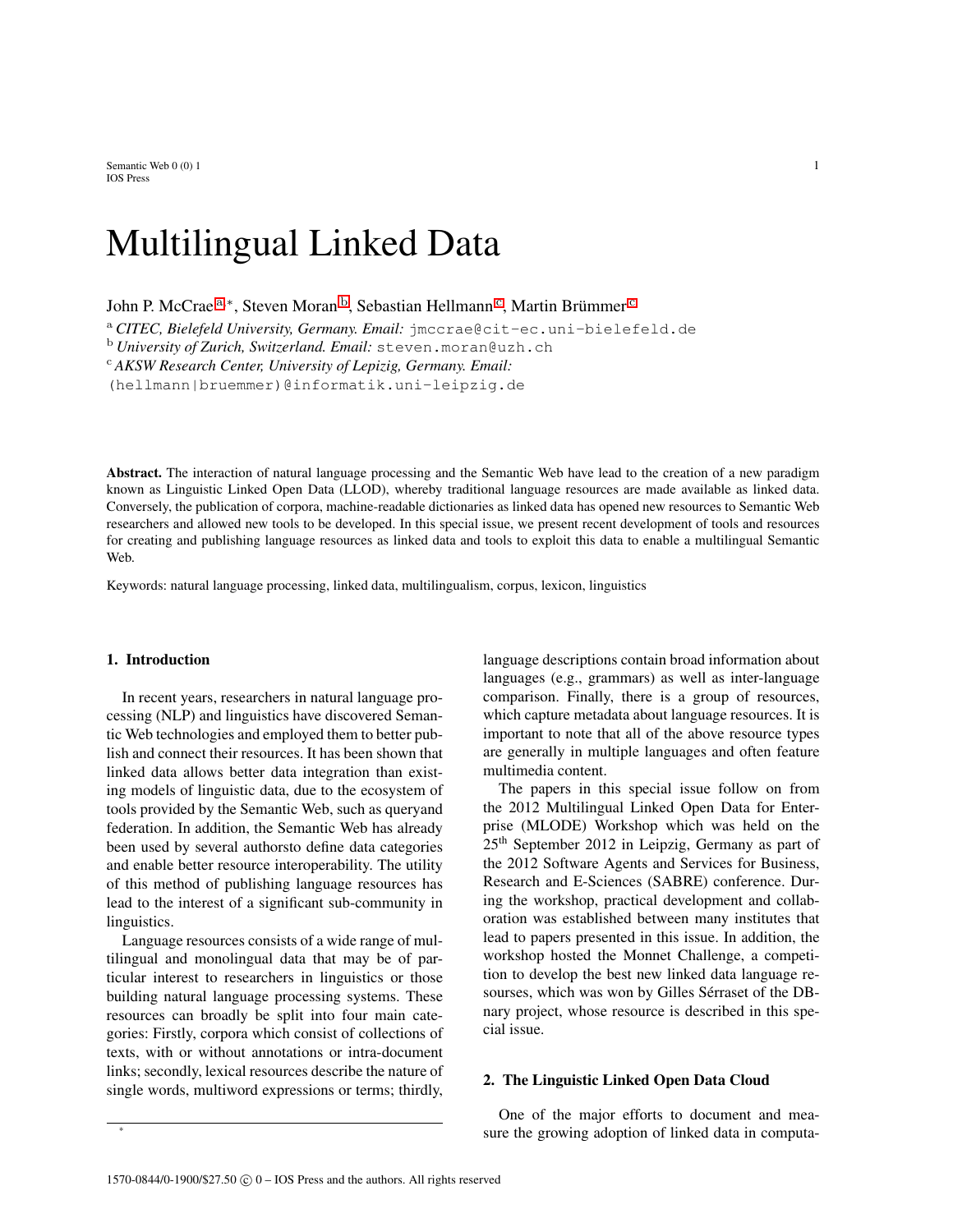

<span id="page-1-0"></span>Fig. 1. The Linguistic Linked Open Data Cloud as of November 2014

tional linguistics has been by means of the Linguistic Linked Open Data (LLOD) Cloud Diagram (cf. [Fig](#page-1-0)[ure 1\)](#page-1-0) for which the most recent version may be found at and <http://linguistic-lod.org>. This resource similar to the Linked Open Data (LOD) Cloud Diagram, depicts resources and the links in between them, however in this case the resources are limited to those of relevance to computational linguistics. In the LLOD diagram, we three authorities (i.e. nodes with a high number of inbound links) are evolving: in addtion to DBpedia –the existing nucleus of the main cloud– two resources, i.e. LexInfo and LexVo, provide important local nuclei for linguistic linked data. The former resource, is used by several papers in this special issue, and the second is described by its own paper in this special issue.

In this special issue we have collected a number of papers that describe the state of research into multilingual linked data and which exemplify the gamut of language resources. Firstly, Emilio Labra Gayo et al. describe practical design consideration of publishing multilingual linked data; this work is now continued by the W3C community group on Best Practices for Multilingual Linked Open Data. Next, Sherif and Ngonga